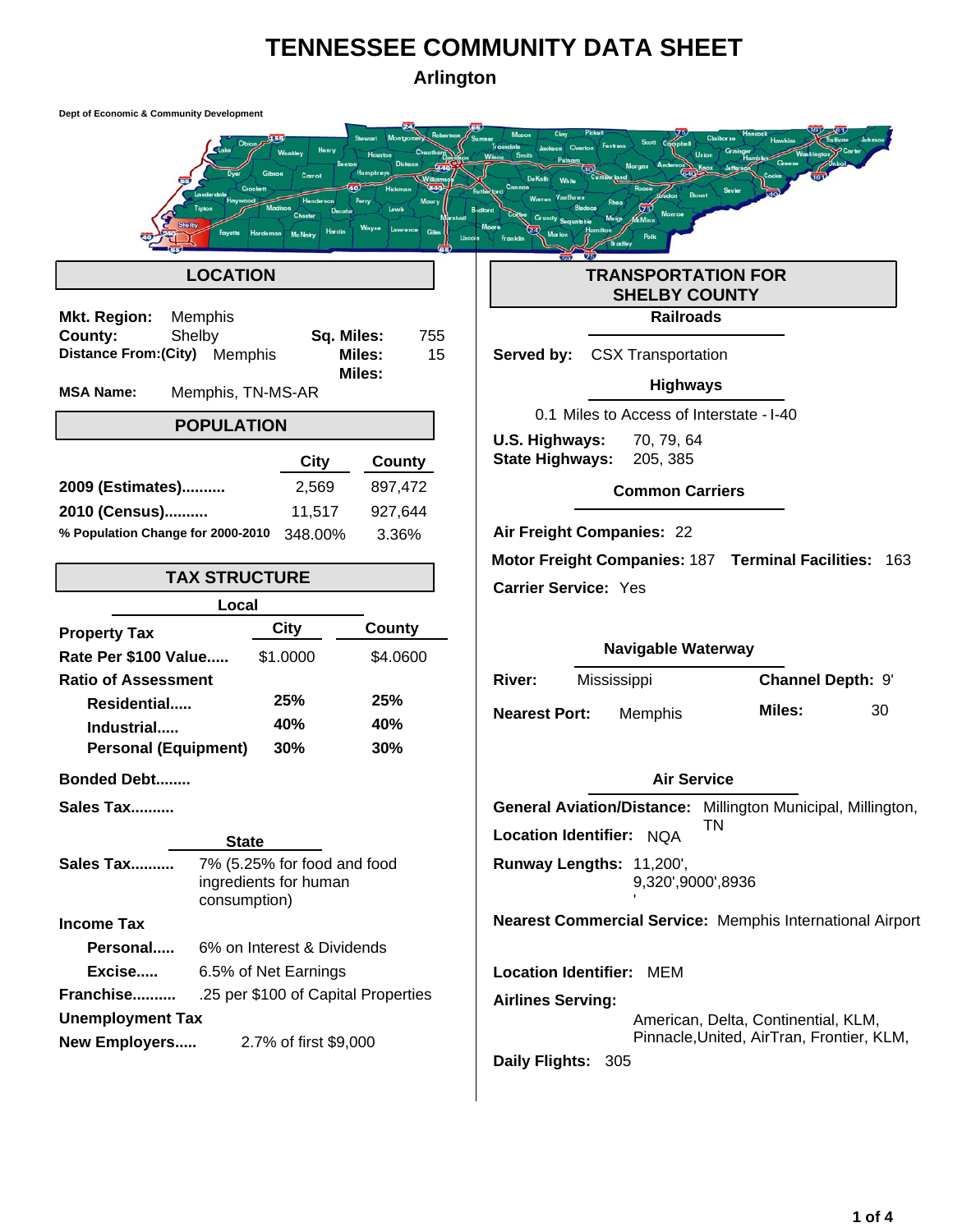## **Arlington**

### **EDUCATION**

| <b>Type of Public School System:</b> | County          |                   |
|--------------------------------------|-----------------|-------------------|
|                                      | # Local Schools | <b>Enrollment</b> |
| Elementary                           | 1               | 802               |
| Middle/Jr. High                      | 1               | 1154              |
| Sr. High School                      | 1               | 1800              |
| Private &/or Parochial               |                 |                   |
| <b>Technology Centers</b>            |                 |                   |
| Vo-Tech                              |                 |                   |
|                                      |                 |                   |

**Colleges (2 & 4 year).. Libraries:** 1

**High School Graduates (2009):** 10,003

#### **GOVERNMENT**

| Gov't (type): City: Mayor & Alderman            |      |        |
|-------------------------------------------------|------|--------|
| <b>County: County Mayor &amp; Commissioners</b> |      |        |
| <b>Law Enforcement:</b>                         | City | County |
| <b>Police Officers:</b>                         |      | 510    |
| <b>Fire Department:</b>                         |      |        |
| <b>Fire Stations:</b>                           | 1    | 9      |
| <b>Firefighters:</b>                            | 14   | 150    |
| Volunteers:                                     | 20   | O      |
| <b>Planning Commission:</b>                     | Yes  | Yes    |
| <b>Zoning Regulation:</b>                       | Yes  | Yes    |
| <b>Industrial Development</b><br>Board:         | Yes  | Yes    |
| <b>Insurance Rating:</b>                        |      | 5      |

#### **COMMUNITY FACILITIES**

#### **Day Care**

**Day Care Centers:**

**Day Care Homes:** 4 0

|                              | <b>Health Care</b> |                    |
|------------------------------|--------------------|--------------------|
| Hospitals                    |                    | $\text{Beds}: 0$   |
| Clinics                      | 2                  |                    |
| Doctors                      | 3                  |                    |
| Dentists                     | 2                  |                    |
| <b>Nursing Homes</b>         | 0                  | $\text{Beds}: 0$   |
| <b>Retirement Homes</b>      | O                  | $\textbf{Beds}: 0$ |
| Residential                  | O                  | Beds: $0$          |
| <b>Care/Assisted Living:</b> |                    |                    |
|                              |                    |                    |

|                      | <b>Churches</b>   |                    |
|----------------------|-------------------|--------------------|
| <b>Protestant:</b>   | 11                |                    |
| Catholic:            | $\star$           |                    |
| Jewish:              | $\star$           |                    |
| Other:               | *Memphis          |                    |
|                      | <b>Recreation</b> |                    |
| Parks                |                   |                    |
| <b>Golf Courses</b>  | 0                 | (Public & Private) |
| <b>Country Clubs</b> | O                 |                    |
|                      |                   |                    |

#### **CLIMATE**

**Annual Avg. Temperature:** 61.5°

**Monthly Avg. High Temp:** Jan. 37.4° July 89.9°

**Monthly Avg. Low Temp:** Jan. 24.4° July 75.3°

**Annual Avg. Precipitation:** 49.73 of an inch

**Annual Avg. Snowfall:** 4.6" (Memphis Station)

**Elevation:** 290' above sea level

**Prevailing Winds:** South-Southwest

**Mean Length of Freeze Free Period (Days):** 210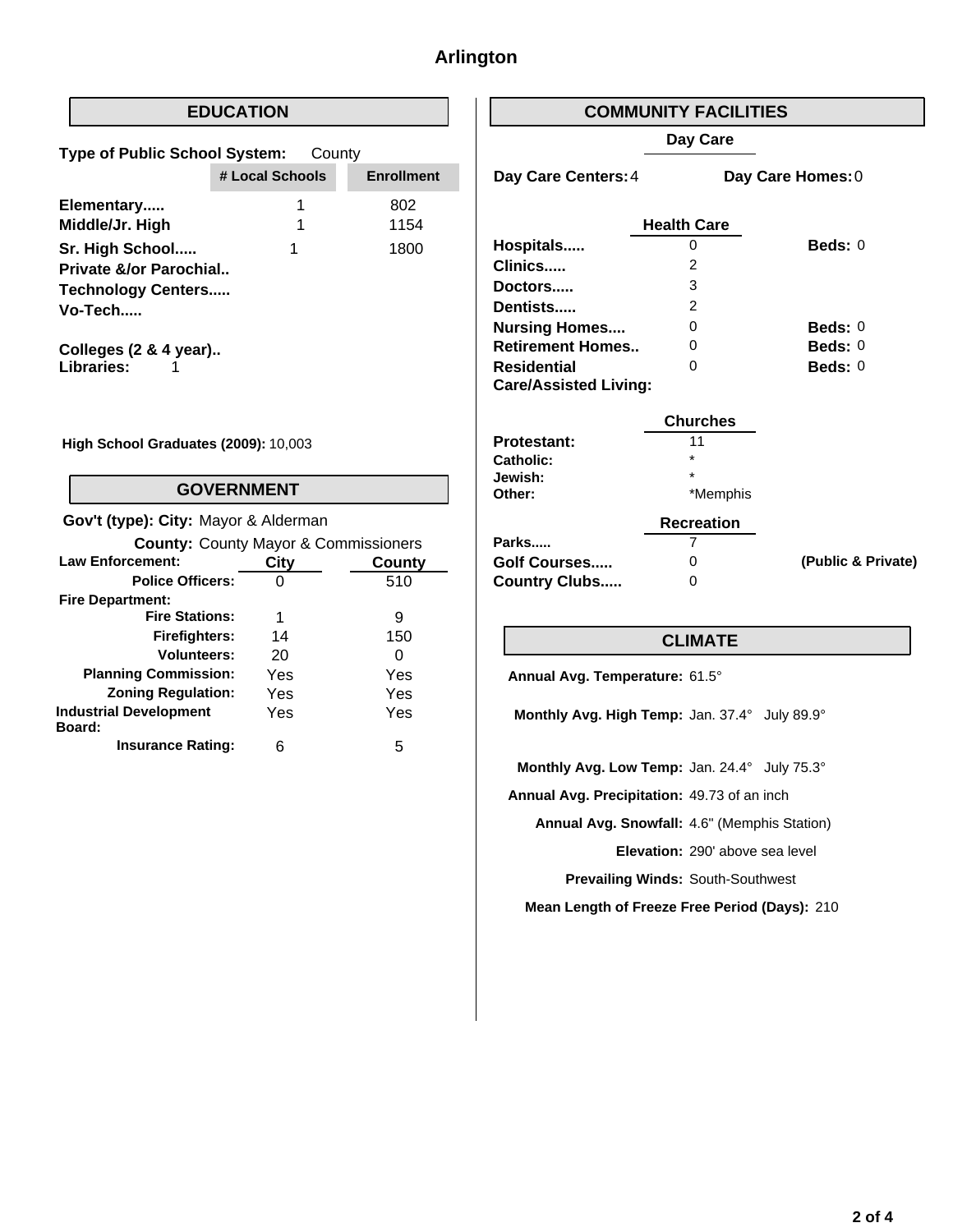## **Arlington**

#### **SELECTED ECONOMIC INDICATORS FOR SHELBY COUNTY**

#### **County Available Labor**

**Date:** January 2011

**Total:** 49,230 **Male:** 24,860 49,230 **Male:** 24,860 **Female:** 24,370

**Estimated Total in Surrounding Area:** 55,030

## Labor Force Estimates **Water Water**

| <b>Annual Avg. Employment</b> | 2009    |
|-------------------------------|---------|
| Civilian Labor Force          | 432.370 |
| Unemployment                  | 43.290  |
| %Unemployment Rate            | 10.0    |
| <b>Total Employment</b>       | 389,080 |

#### **Per Capita Income**

| Year | Amount      |
|------|-------------|
| 2007 | \$40,265.00 |

#### **Retail Sales**

| Year                      | Amount                                     |                   |  |
|---------------------------|--------------------------------------------|-------------------|--|
| 2010                      | \$12,061,655,410                           |                   |  |
|                           | <b>County 10-Year Manufacturing Growth</b> |                   |  |
| Years: 2000-2009          | <b>New Plants</b>                          | <b>Expansions</b> |  |
| <b>Number Projects:</b>   | 39                                         | 574               |  |
| <b>Total Investments:</b> | \$722.109.887                              | \$3,207,625,116   |  |

#### **UTILITIES**

#### **Electricity**

**Electric Power System:** Memphis Lights Gas & Water

#### **Gas**

**Gas Supplier:** Memphis Lights, Gas & Water

**Water Supplier:** Memphis Lights, Gas & Water **Capacity:** Varies by town

**Current Consumption:** Varies by town **Storage Capacity:** Varies by town

#### **Sewer**

**Sewer Provider:** Memphis Lights, Gas & Water **Type of Treatment:** Lagoon/Overhead Flow

**Current Usage:** 700,000 GPD **Capacity:** 1,000,000 GPD

**% City Sewer Coverage:** 83.0

**New Plants % Storm Sewer Coverage:** 100.0